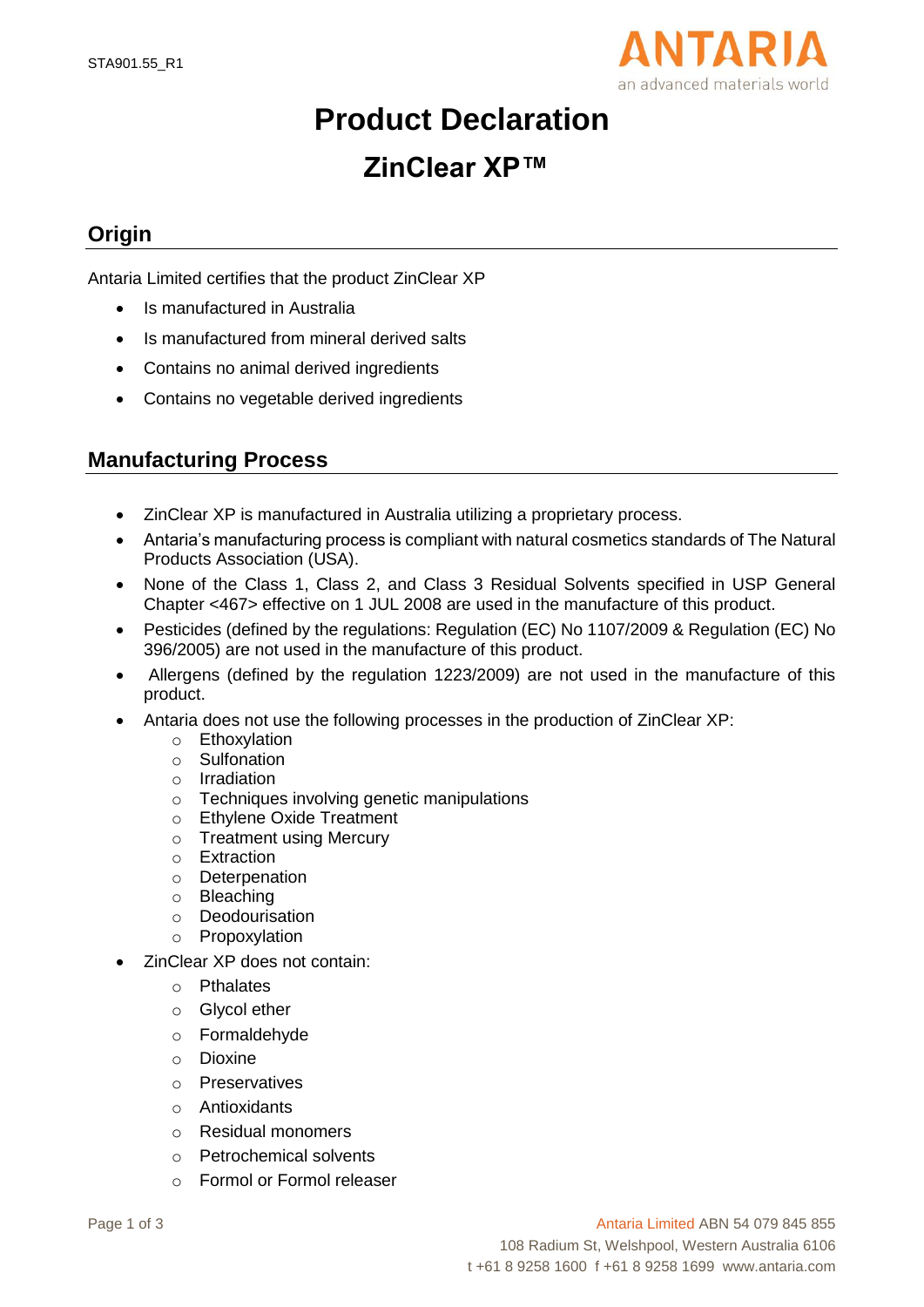

Note: Without additional processing, minerals found in nature are generally not of adequate purity for use in Cosmetics. The Zinc Mineral precursor used by Antaria to manufacturer ZinClear XP has been chemically refined to ensure high purity and low heavy metals content as required by the relevant cosmetic and pharmaceutical standards.